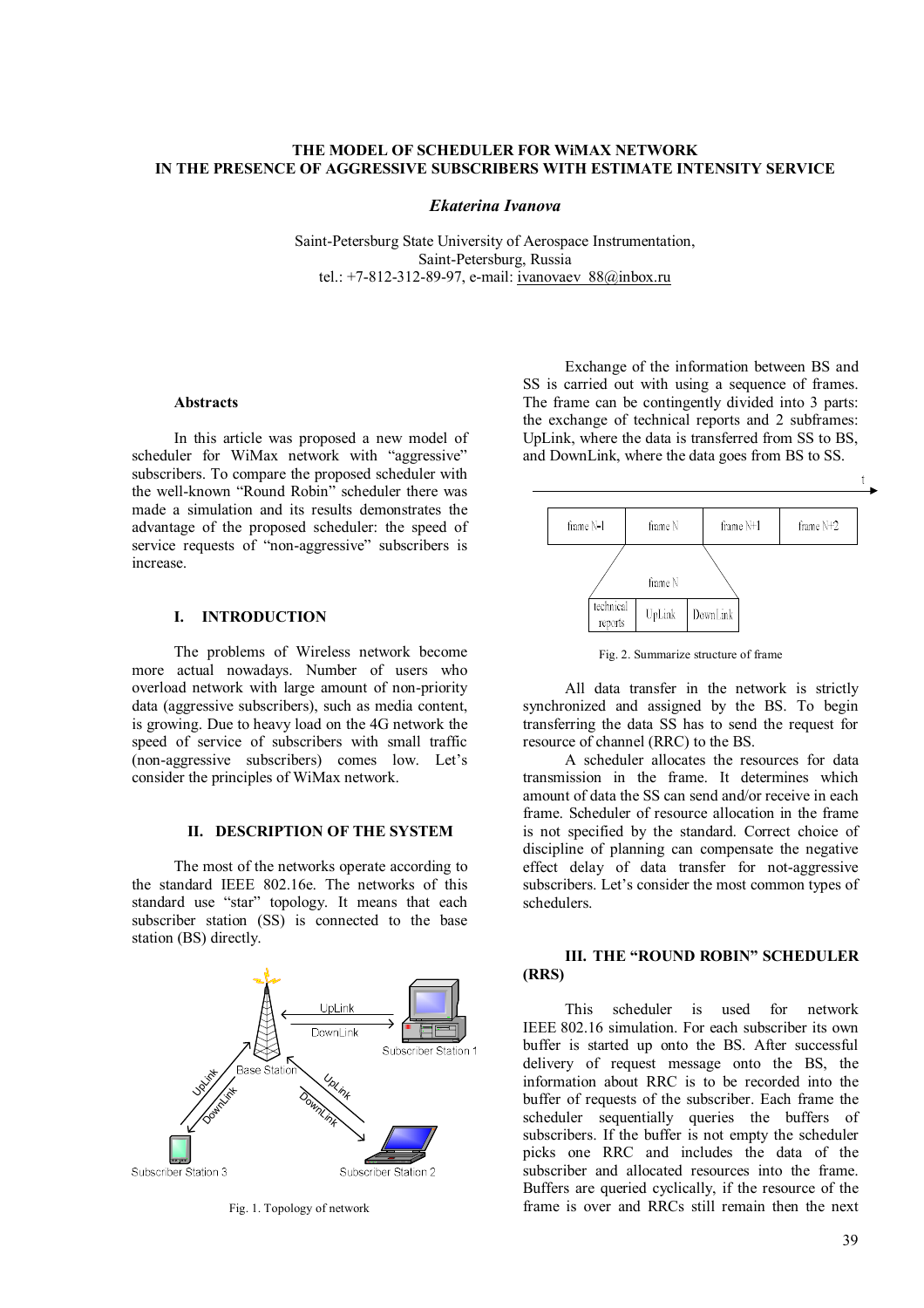frame the scheduler start queried from buffer next to those where it stopped. If some buffers of subscribers are empty then the other subscriber may get more resources in the cells of the frame respectively the order of queried. If the resources aren't ending in the frame but RRC in the buffers is ended, the remaining cells in the frame are filled with zeros. [2]

Consider the work of this scheduler in the presence of aggressive users. The buffer of requests of aggressive subscriber are always has RRC. It means that for each cyclic queried of buffers this scheduler have to provide it with at least M units of a resource in the frame. There are resource channel X and the presence M of aggressive subscribers, for other subscriber's N resource of the channel is equal

to:  $X \xrightarrow{N-M}$ *N*  $-M$ . The scheduler "Round Robin" doesn't

fix the history of RRCs of subscribers, and aggressive subscriber can take the most of the scheduler's queue, thereby greatly worsening the data rate for remained subscribers.

## **IV. THE PROPORTIONALLY FAIR SCHEDULER (PFS)**

This scheduler is recommended by leading developers of wireless solutions. The proportionally fair scheduler, in its simplest form, computes a metric for all active users at for a given scheduling interval. The user with the highest metric is allocated the resource available in the given interval, the metrics for all users are updated before the next scheduling interval, and the process repeats. Note that the number of resources eventually allocated to a user depends on the metric update process, and does not preclude a single user from getting multiple or all the resources in a frame. [3]

Calculations of subscribers' metrics were considered in article [5] in detail.

Scheduling Metric is a characteristic which determine the priority service of the subscriber by BS's scheduler. Changing the priority of the subscriber depends on changes in the quality of communication: the more intensively improving communication quality – the higher the priority of the subscriber. Consequently, if the quality of the subscriber does not change significantly, the change of the metric does not happen. This leads to conversion of this scheduler to "Round Robin" type that was previously considered.

## **V. THE ESTIMATE INTENSITY SERVICE SHEDULER (EISS)**

The scheduler of circular query serves to all subscribers sequentially, without analyzing the queue of each subscriber and if the non-aggressive subscriber with low-intensity sends a request it will be served only in the order queue, despite the high intensity of other subscribers. To improve the quality

of service of non-aggressive subscribers offered to following discipline of query of buffers. Enter metrics that calculate as estimate of intensity of service of subscribers for latest several frames. Thus the highest priority in current frame belongs to subscriber who has the smallest quantity of served request in the latest N frames  $(N -$  parameter of algorithm of query). If there are several of such subscribers then they are served by random order. Such discipline of planning is allows to provide the smallest delay in service for non-aggressive subscribers.

## **VI. RESULT OF MODELLING**

To compare average delay of service of subscribers in network with different scheduler, there was made a simulation that conforms to standard of modeling WiMax network. The purpose of simulation was to compare the scheduler "Round Robin" and the scheduler Estimate Intensity Service because the Proportionally Fair Scheduler is similar to RRS in considered conditions (constant quality of data transferring).

The simulation was performed for the following conditions (Table 1). In this model common maximal traffic rate of non-aggressive subscribers (*Vnormal*) is *V* max = 3.5 Mb/s, and it's changing accordingly to proportion of non-aggressive subscribers in common quantity (*Pnormal*) *Vnormal = Pnormal · Vmax* . The common maximal traffic rate of aggressive subscribers (*Vaggr*) is changing in process of simulation accordingly to proportion of aggressive subscribers in common quantity (*Paggr*) *Vaggr* =  $K \cdot$  *Paggr*  $\cdot$  *V* max, where К is coefficient of aggressiveness. The proportion of aggressive subscribers is changed from  $Nabon \cdot 10\%$  to  $Nabon \cdot 90\%$ .

In the result of modeling were obtained the graphs which show average delay of requests as nonaggressive subscribers (measured in frames) for RCC (Fig. 3) and EISS (Fig. 4), as aggressive subscribers (Fig. 5), in conditions of increasing proportion of aggressive subscribers (from 10 to 90 percent) from common quantity of subscribers.

Table 1.

Parameters of the modeling system

| Time of simulation                                           | 4 minutes of real time<br>of the system's work                |
|--------------------------------------------------------------|---------------------------------------------------------------|
| Amount traffic rate in channel of<br>all subscribers         | From $4.9$ to $16.1$ Mb/s                                     |
| Common quantity of served<br>subscribers                     | 30                                                            |
| Maximal common traffic rate of<br>non-aggressive subscribers | $3$ Mb/s                                                      |
| Proportion of<br>aggressive<br>subscribers                   | From $10\%$ to $90\%$ of<br>subscribers<br>common<br>quantity |
| Coefficient of aggressiveness                                | 5                                                             |
| Size of one request of subscriber                            | 1536 bit                                                      |
| Duration of frame (sec)                                      | 0.005                                                         |